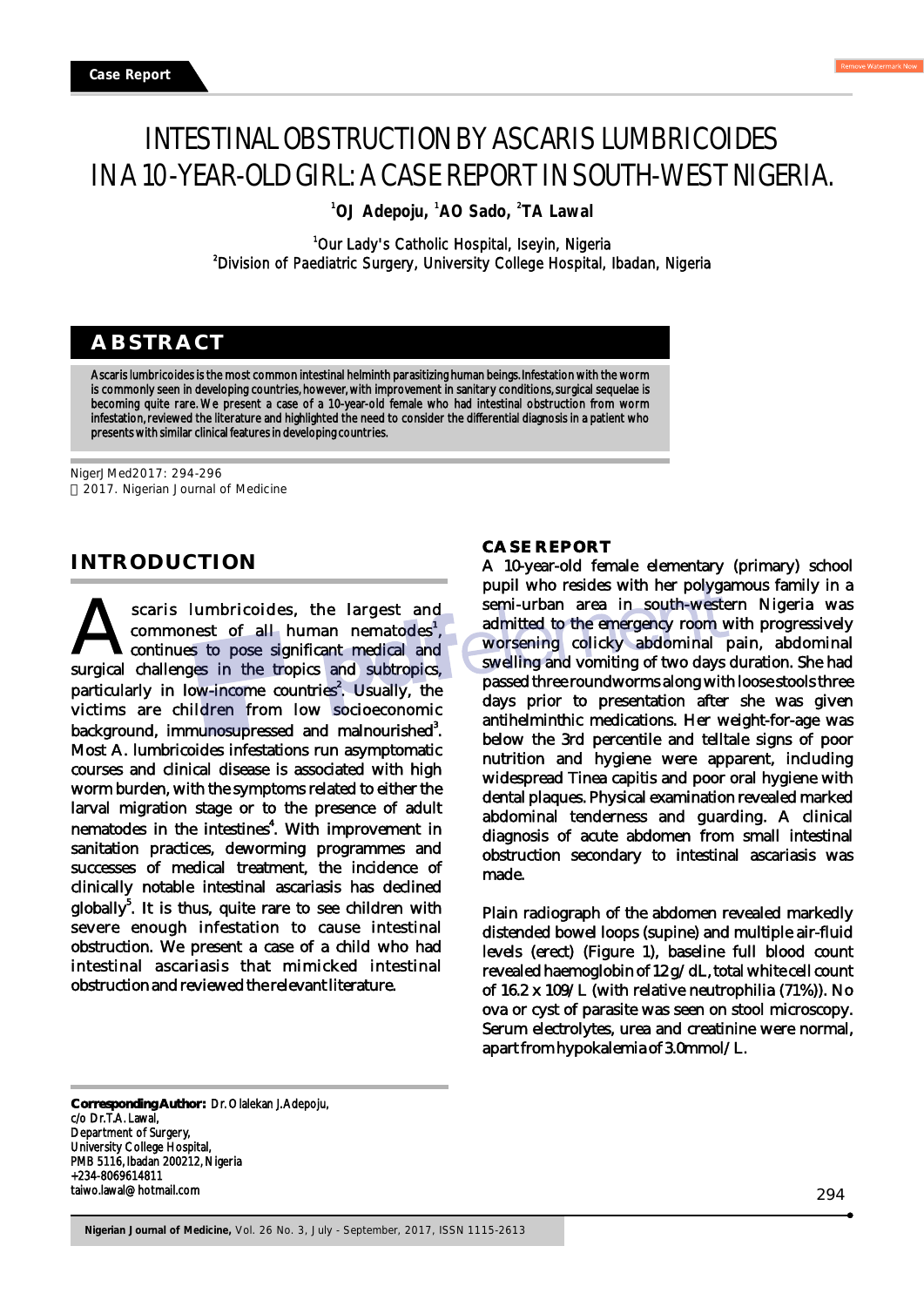At laparatomy, the terminal ileum was noted to be distended (Figure 2) with worm impaction 15 to 20 cm from the ileo-caecal junction. A total of 106 adult worms were extracted via a 1.5cm enterotomy incision on the anti-mesenteric border of the terminal ileum (Figure 3). Incidental finding of inflamed appendix necessitated appendicectomy. The surgical wound was closed primarily. The parasites were identified by macroscopic morphological criteria as Ascaris lumbricoides<sup>1</sup>.

The patient did well post-operatively and was discharged home on the 6th day after surgery. She had been followed up at the surgical outpatients for twentytwo weeks and made satisfactory progress with full recovery from the surgical procedure.

#### **DISCUSSION**

Intestinal obstruction, reportedly the commonest acute complication of A. lumbricoides<sup>3</sup>, could be lethal with mortality rate as high as 5.7% for children under 10 years<sup>6</sup>. Even though surgical sequelae are becoming less common due to the success of medical treatment, potentially fatal intestinal obstruction is a major surgical complication that should be kept in mind as an important differential of acute abdomen.

The index case presented with three of the four classical symptoms of intestinal obstruction – colicky abdominal pain, vomiting and abdominal distension. Diarrhoea was however, an initial presenting symptom in this case unlike the obstipation that is expected in acute intestinal obstruction. This is similar to previous reports<sup>7</sup>, and the pathophysiology could be traced to increased peristalsis at the early stages of bowel obstruction, thus reducing the transit time of the intestinal contents distal to the obstruction.

According to a review, it was estimated that the worm burden leading to intestinal obstruction is greater than 60, and "ten times higher" in fatal cases<sup>6</sup>. Despite high worm load, eggs may be absent in the stool such as in this case, if the infection is due to male worms only. Besides, ova are not seen in stool for at least 40 days after infection<sup>8</sup>.

Peripheral eosinophilia was absent in this case; however this can be profound especially (though not exclusive to) when the larvae transit through the lungs with eosinophil levels being as high as  $5$  to 12 per cent<sup>9</sup>.

In our environment, ascarid intestinal obstruction remains a strong differential diagnosis for surgical abdomen in children, especially when other predisposing factors are identified. Instituting prophylactic antihelminthic treatment for schoolchildren is recommended. This will serve a twopronged function of treating the children, thereby breaking the transmission cycle by reducing the overall community worm burden. Furthermore, this has been proven to be cost-effective<sup>10</sup>. It is also important to implement preventive strategies including optimal sanitation practices, health education and adequate food hygiene practices.



Figure 1: Features of intestinal obstruction apparent on supine (left) and erect (right) films.



Figure 2: Bowel loops distended from distal small bowel obstruction.